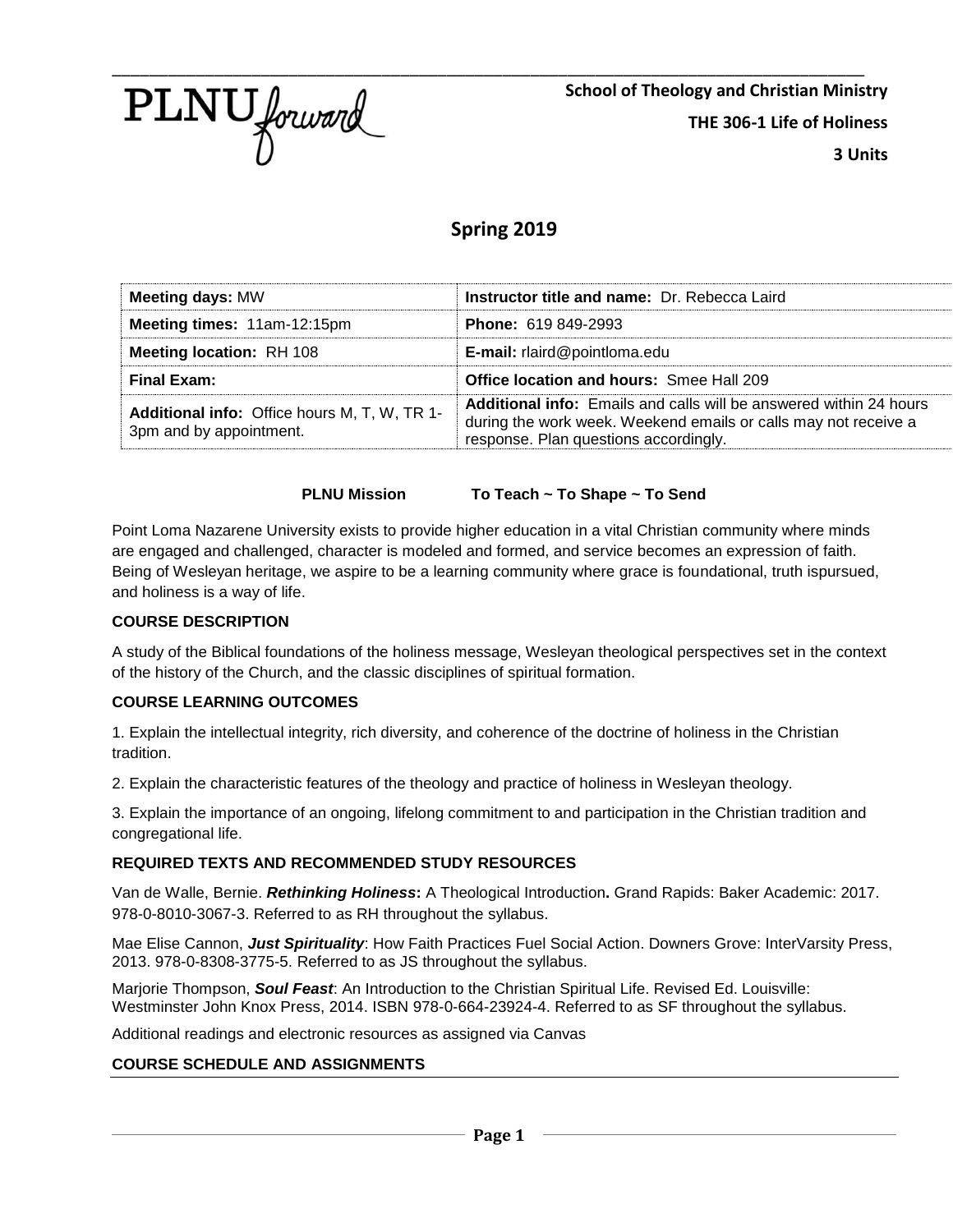| <b>DATE</b><br><b>PRESENTED</b>                        | <b>CLASS CONTENT</b>                                                                                                                                              | <b>READ and DO BEFORE CLASS</b>                                                                                                                                                   |
|--------------------------------------------------------|-------------------------------------------------------------------------------------------------------------------------------------------------------------------|-----------------------------------------------------------------------------------------------------------------------------------------------------------------------------------|
| T Jan 8                                                | Introduction to Course<br>What if Jesus came to campus? The Wesleyan Way                                                                                          | Buy textbooks                                                                                                                                                                     |
| W Jan 9<br>Module 1:<br>Rethinking<br><b>Holiness</b>  | The Desire and Yearning for God in the 21 Century                                                                                                                 | Read Soul Feast (SF),<br>Introduction and Chp 1, xvii-16,<br>and Rethinking Holiness (RH)<br>Chp 1, 1-27.                                                                         |
| M Jan 14<br>Module 1:<br>Rethinking<br><b>Holiness</b> | A Biblical Definition of Holiness: The Old Testament                                                                                                              | Read RH, Chp 2, 29-28<br>Gen. 1, Ex. 3, Leviticus 19, Ps.<br>99.<br>Watch TED talk by AJ Jacobs<br>Write a Holiness Haiku and<br>post to the D-board. Due<br>before class starts. |
| W Jan 16<br>Module 1:<br>Rethinking<br><b>Holiness</b> | A Biblical Definition of Holiness: The New Testament                                                                                                              | Read the entire Gospel of Mark<br>and Matthew chps 5-7 Post to<br>the D-Board. Due before class<br>starts.                                                                        |
| M Jan 21                                               | NO CLASS MLK HOLIDAY<br>Consider doing some service hours. You will need to<br>have done at least 2 hours of service for a D-board<br>post later in the semester. |                                                                                                                                                                                   |
| W Jan 23<br>Module 1:<br>Rethinking<br>Holiness        | Human holiness and the Imago Dei                                                                                                                                  | Read RH, Chp. 3-4, 49-89                                                                                                                                                          |
| M Jan 28<br>Module 1:<br>Rethinking<br>Holiness        | Sin and Salvation                                                                                                                                                 | Read RH, Chps 5-6, 91-129<br>Post to the D-board before<br>class.                                                                                                                 |
| W Jan 30<br>Module 1:<br>Rethinking<br>Holiness        | One Holy, Catholic and Apostolic Church                                                                                                                           | Read RH Chp. 7 and<br>Conclusion, 131-151 and Soul<br>Feast SF, Chp 4, 53-67                                                                                                      |
| M Feb 4<br>Module 1:<br>Rethinking<br><b>Holiness</b>  | "The Chosen"-Holiness at the movies                                                                                                                               | Read articles on canvas in<br>module section.<br>Post to the D-Board on the<br><b>Discipline of Service before</b><br>class.                                                      |
| W. Feb 6                                               | Exam on module 1                                                                                                                                                  |                                                                                                                                                                                   |
| M Feb 11<br>Module 2:<br>Being a Holy<br>People        | Attend Wiley Lecture with Brian Bantam in Crill Hall                                                                                                              | Read Bantam's chapter: Unto Us<br>a Child is Born or "How Can this<br>Be?" The Mulatto Christ found in<br>the Modules section<br>Post to D-Board.                                 |
| W Feb 13<br>Becoming a<br><b>Holy People</b>           | A People Living Under God's Time and Purposes<br>Intro to the Wesley brothers and small group<br>formation.                                                       | Read SF, Chp. 5 p.69-80                                                                                                                                                           |
| M Feb 18<br>Becoming a<br><b>Holy People</b>           | A People of the Book                                                                                                                                              | Read SF, Chp. 2, pp. 17-29<br><b>Writing assignment: Lectio</b><br><b>Divina</b>                                                                                                  |
| W Feb 20                                               | A People of Prayer                                                                                                                                                | Read SF, Chp 3, pp. 31-51                                                                                                                                                         |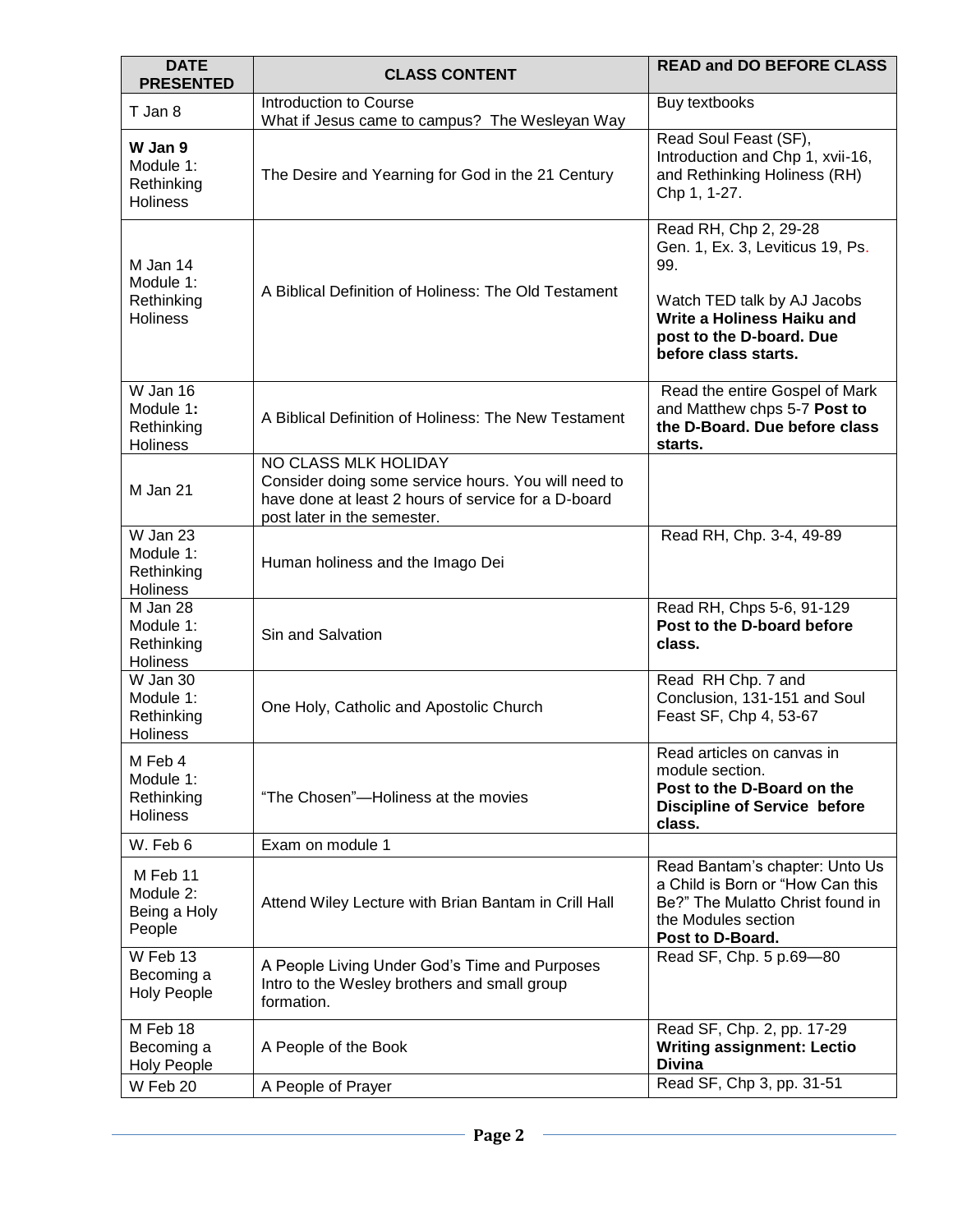| Becoming a<br><b>Holy People</b>             |                                                                                                                                                                                                                                                                                                                                     |                                                                                                             |
|----------------------------------------------|-------------------------------------------------------------------------------------------------------------------------------------------------------------------------------------------------------------------------------------------------------------------------------------------------------------------------------------|-------------------------------------------------------------------------------------------------------------|
| <b>Extra Credit</b>                          | Writer's Symposium by the Sea Event: EJ Dionne,<br>7pm                                                                                                                                                                                                                                                                              |                                                                                                             |
| M Feb 25<br>Becoming a<br><b>Holy People</b> | A People of Conscience and Companionship                                                                                                                                                                                                                                                                                            | Read SF, Chp. 7 & 8 pp. 95-130                                                                              |
| W Feb 27<br>Becoming a<br><b>Holy People</b> | A People who Fast and Feast<br>LOVE FEAST IN CLASS-bring a quote from your<br>class readings so far this semester.                                                                                                                                                                                                                  | Read SF, Chp 6, 9 and 10, pp.<br>81-93, 131-163<br>Writing assignment: Rule of<br>Life                      |
| M Mar 4                                      | NO CLASS Spring Break                                                                                                                                                                                                                                                                                                               | Enjoy!                                                                                                      |
| W Mar 6                                      | NO CLASS Spring Break                                                                                                                                                                                                                                                                                                               | Enjoy                                                                                                       |
| M Mar 11<br>Becoming a<br><b>Holy People</b> | Called to be Saints Together                                                                                                                                                                                                                                                                                                        | Worship observation paper<br>from church visit due before<br>class. Prompt on Canvas                        |
| W Mar 13                                     | Exam on Module 2                                                                                                                                                                                                                                                                                                                    |                                                                                                             |
| M March 18<br>A Just<br>Spirituality         | Group Projects: From Silence to Service<br>Profile of a saint: Mother Teresa of Calcutta and<br>Missionaries of Charity<br>Profile of the Global Church: Being a Christian in India<br>today                                                                                                                                        | Read Just Spirituality, JS Chp.1,<br>$17 - 35$<br>Writing assignment: Lectio in<br>Nature due before class. |
| W Mar 20<br>A Just<br>Spirituality           | Group Projects: From Prayer to Discipleship<br>Profile of a saint: Dietrich Bonhoeffer and the<br><b>Confessing Church</b><br>Profile of Global Church: Being a Christian in<br>Germany today                                                                                                                                       | Read JS, Chp. 2, 36-57                                                                                      |
| M Mar 25<br>A Just<br>Spirituality           | Group Projects: From Study to Evangelism<br>Profile of a saint: Watchman Nee and the Little Flock<br>Movement<br>Profile of the Global Church: Being a Christian in<br>China today                                                                                                                                                  | Read JS, Chp. 3, 58-80<br>Post to the D-board before<br>class.                                              |
| <b>Extra Credit</b>                          | Women in Christianity Event. Profs from across<br>campus will be giving short talks from their research<br>on favorite womens contribution to Christian tradition<br>across the centuries. Dr. Laird is the originator of the<br>event and it is sponsored by the Women's Studies<br>Center. Colt Hall 5:30pm-7pm. Snacks provided. |                                                                                                             |
| W March 27<br>A Just<br>Spirituality         | Group Projects: From Community to Proclamation<br>Profile of a saint: Martin Luther King, Jr. and the<br><b>Beloved Community</b><br>Profile of the Global Church: Being a Christian in the<br>USA today                                                                                                                            | Read JS, Chp. 4, 81-105                                                                                     |
| M Apr 1<br>A Just<br>Spirituality            | Holiness at the Movies: God in America documentary                                                                                                                                                                                                                                                                                  | Read articles posted on Canvas                                                                              |
| W Apr 3<br>A Just<br>Spirituality            | <b>Holiest Person I Know Profiles</b>                                                                                                                                                                                                                                                                                               | <b>Holiest Person I Know papers</b><br>due on Canvas before class.                                          |
| M Apr 8<br>A Just<br>Spirituality            | Group Projects: From Worship to Freedom<br>Profile of a saint: Fairuz or other Middle Eastern<br>Christian<br>Profile of the Global Church: Being a Christian in<br>Lebanon today                                                                                                                                                   | Read JS, Chp. 5, 106-126                                                                                    |
| W Apr 10<br>A Just<br>Spirituality           | Group Projects: From Sabbath to Reconciliation<br>Profile of a saint: Desmond Tutu                                                                                                                                                                                                                                                  | Read JS, Chp 6, 127-149                                                                                     |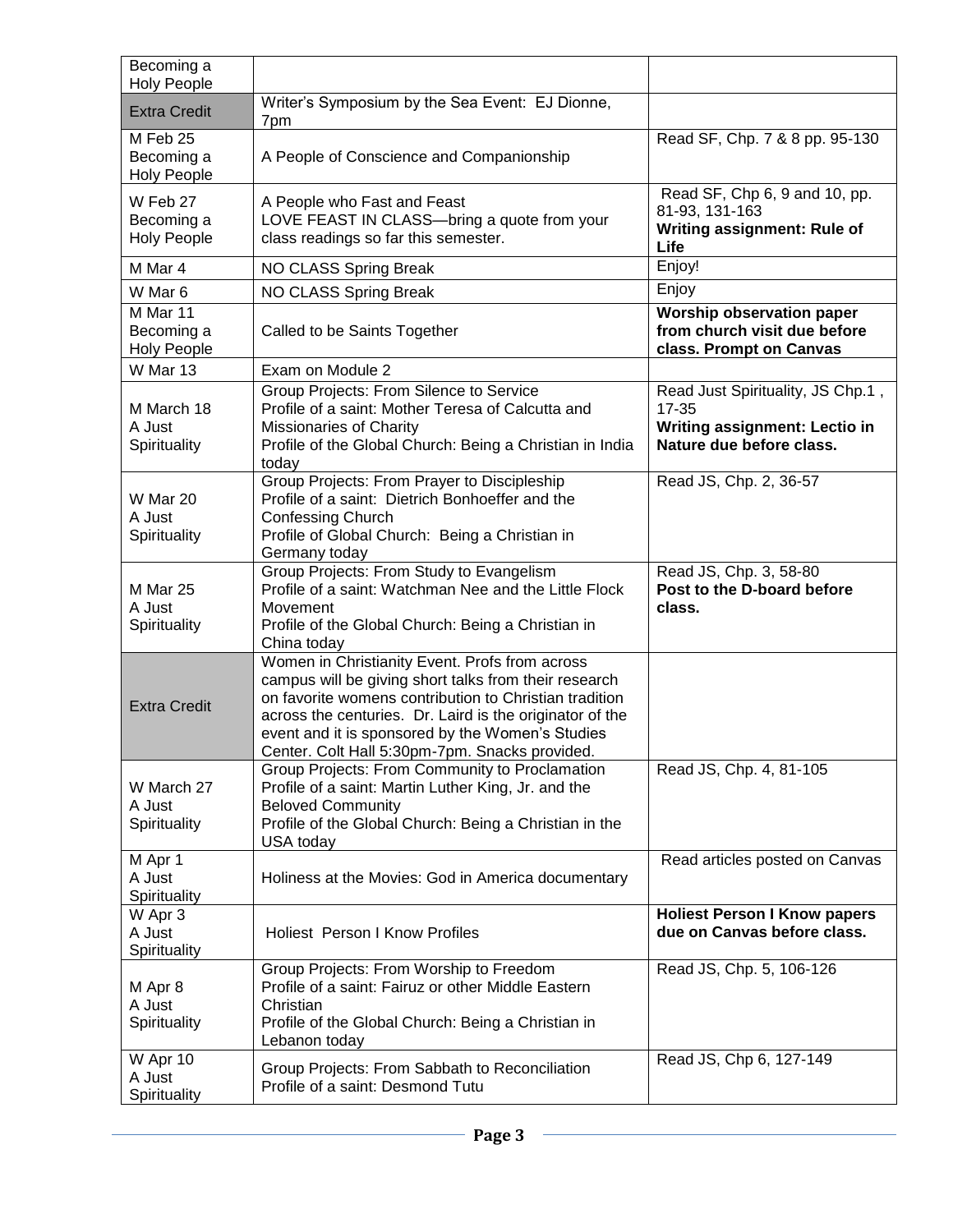|          | Profile of the Global Church: Being a Christian in<br>South Africa today                                                                                                |                                                          |
|----------|-------------------------------------------------------------------------------------------------------------------------------------------------------------------------|----------------------------------------------------------|
| M Apr 15 | Group Projects: From Submission to Martydom<br>Profile of modern martyr saints: Jean Donovan<br>Profile of the Global Church: Being a Christian in El<br>Salvador today | Read JS, Chp. 7, pp. 150-174                             |
| W Apr 17 | Holiness and the Movies: Romero                                                                                                                                         | Read article posted to Canvas in<br>the modules section. |
| M Apr 22 | NO CLASS-Easter Break                                                                                                                                                   |                                                          |
| W Apr 24 | A Delightful World and wrap up and review                                                                                                                               | <b>Read articles posted to Canvas</b>                    |
| M Apr 29 | Final Exam 10:30am                                                                                                                                                      |                                                          |

### **ASSESSMENT AND GRADING**

| 6 D-board posts, 25 points each       | 150  | Grade scale:                                                         |
|---------------------------------------|------|----------------------------------------------------------------------|
| 5 Writing assignments                 |      |                                                                      |
| Lectio Divina                         | 75   | A=93-100%<br>$C = 73 - 76%$<br>$C = 70 - 72%$<br>$A = 92 - 90\%$     |
| Rule of Life                          | 75   | $D+=67-69%$<br>$B+=87-89%$                                           |
| <b>Worship Observation Experience</b> | 100  | $B = 83 - 86%$<br>$D = 63 - 66%$<br>$D = 60 - 62%$<br>$B = 80 - 82%$ |
| Lectio in Nature                      | 75   | $C+=77-79%$<br>$F = 0.59%$                                           |
| Holiest Person I Know Interview       | 100  |                                                                      |
| 1 Group project                       | 100  |                                                                      |
| 3 Exams                               |      |                                                                      |
| Module 1 Rethinking Holiness          | 150  |                                                                      |
| Module 2 Becoming a Holy People       | 100  |                                                                      |
| Final Exam Modules 1-3                | 150  |                                                                      |
| <b>TOTAL POSSIBLE POINTS</b>          | 1000 |                                                                      |
|                                       |      |                                                                      |

#### **INCOMPLETES AND LATE ASSIGNMENTS**

All assignments are to be submitted/turned in by the beginning of the class session when they are due—including assignments posted in Canvas. Incompletes will only be assigned in extremely unusual circumstances.

#### **SCHOOL OF THEOLOGY INCLUSIVE LANGUAGE POLICY**

The School of Theology and Christian Ministry is committed to the equality of women and men. Recognizing that people have often used the English language ins ways that imply the exclusion or inferiority of women, the department urges students, faculty and staff to avoid sexist language in public discourse, in classroom discussion, and in their writings.

#### **FINAL EXAMINATION POLICY**

Successful completion of this class requires taking the final examination **on its scheduled day**. The final examination schedule is posted on the [Class Schedules](http://www.pointloma.edu/experience/academics/class-schedules) site. No requests for early examinations or alternative days will be approved.

#### **PLNU COPYRIGHT POLICY**